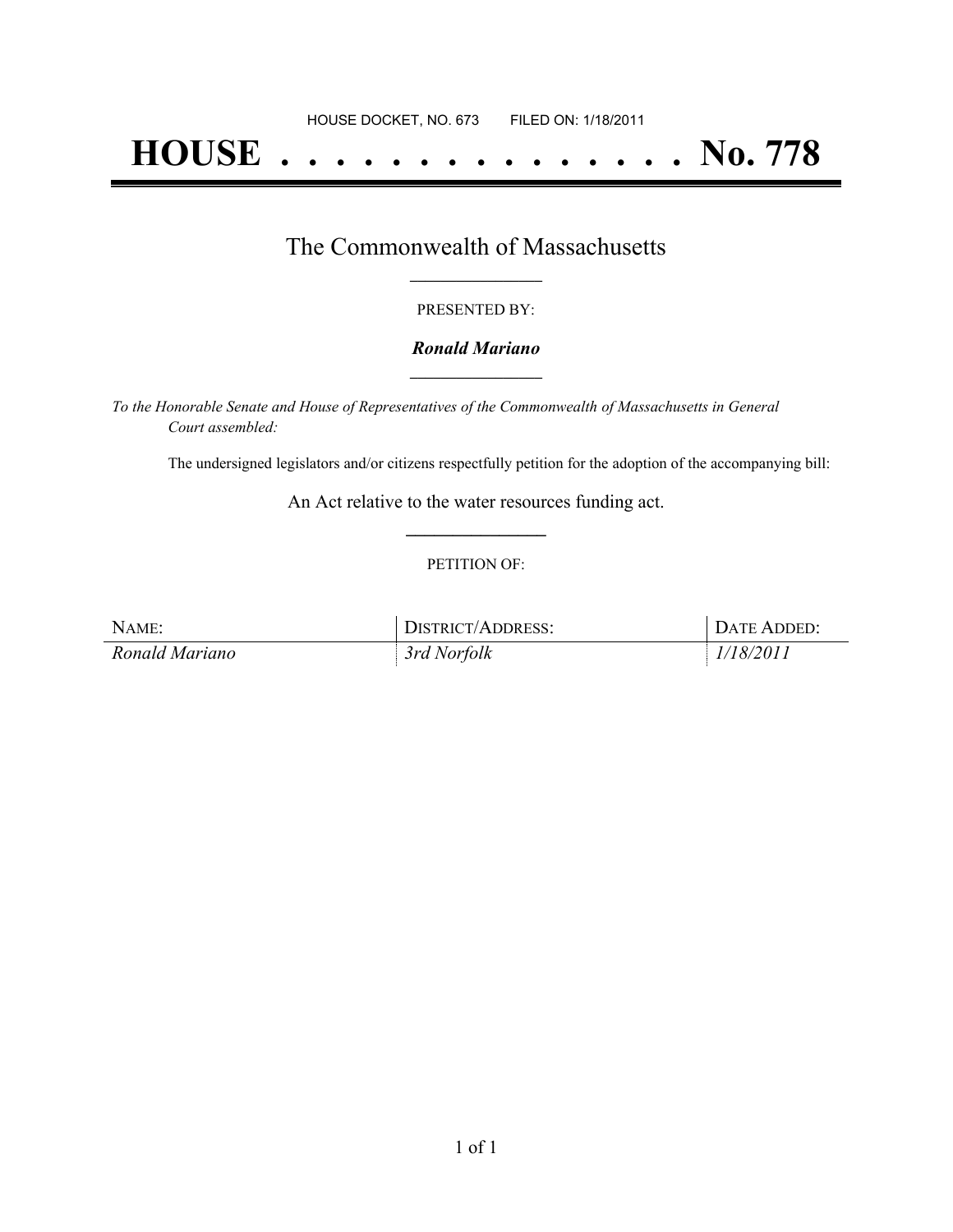## **HOUSE . . . . . . . . . . . . . . . No. 778**

By Mr. Mariano of Quincy, a petition (accompanied by bill, House, No. 778) of Ronald Mariano relative to imposing an excise on bottled water and establishing a water and wastewater infrastructure fund. Revenue.

### [SIMILAR MATTER FILED IN PREVIOUS SESSION SEE HOUSE, NO. *2828* OF 2009-2010.]

## The Commonwealth of Massachusetts

**\_\_\_\_\_\_\_\_\_\_\_\_\_\_\_ In the Year Two Thousand Eleven \_\_\_\_\_\_\_\_\_\_\_\_\_\_\_**

An Act relative to the water resources funding act.

Be it enacted by the Senate and House of Representatives in General Court assembled, and by the authority *of the same, as follows:*

1 SECTION 1: Chapter 29 of the General Laws is hereby amended by adding after Section

2 2NNN the following section; 2000 –

 Section 2OOO. There shall be established and set up on the books of the commonwealth a separate fund, to be known as the Water and Wastewater Infrastructure Fund, consisting of amounts credited to the fund in accordance with Chapter 64L. The fund shall be administered in accordance with the provisions of said Chapter 64L by the Division of Local Services of the Department of Revenue.

8 SECTION 2: The General Laws are hereby amended by inserting after Chapter 64K the 9 following; Chapter 64L -